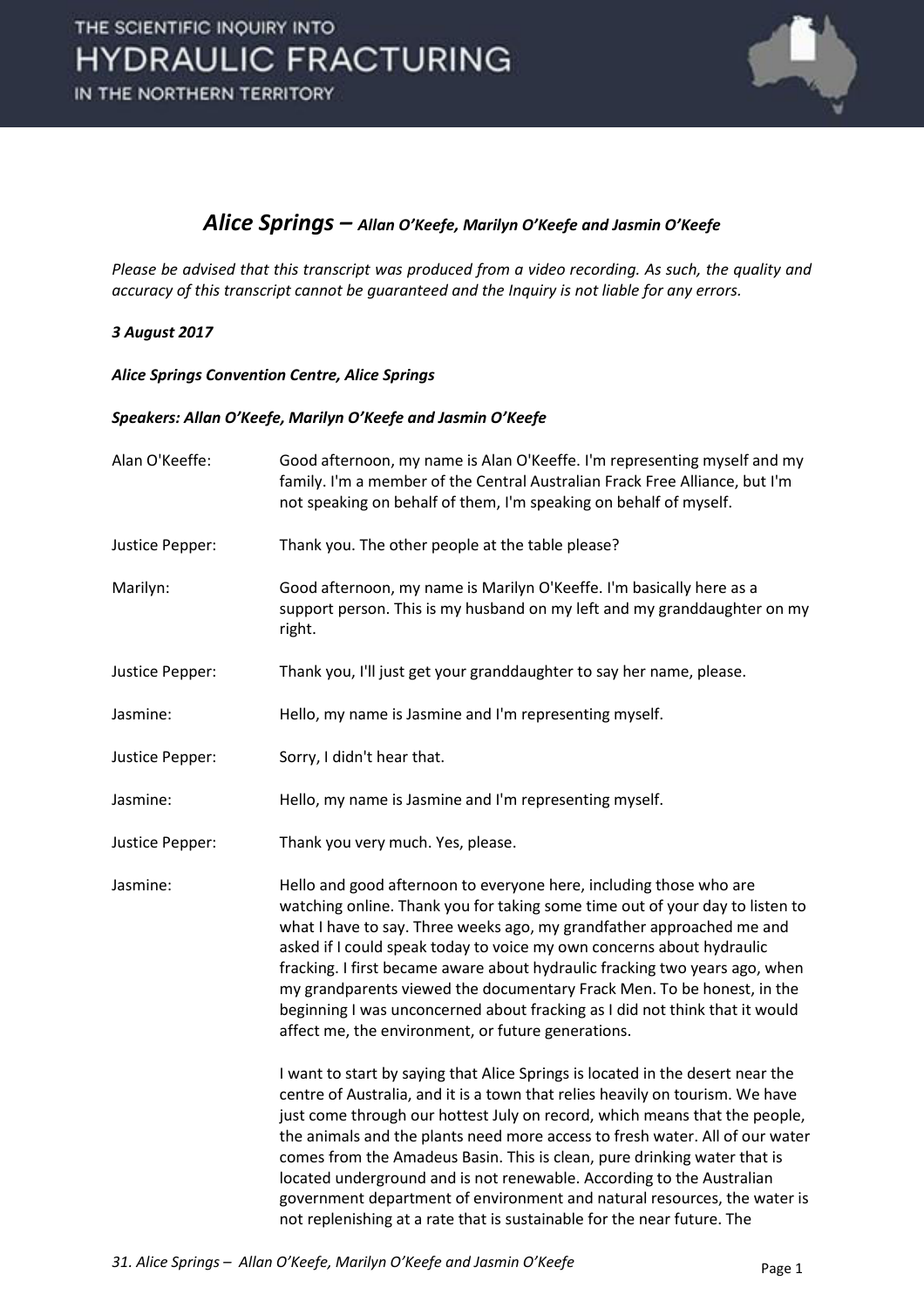

Amadeus Basin not only supplies water to Alice Springs, but also to the surrounding stations and indigenous communities. The Australian national average of water that one person uses per day is 90 litres. The average water usage for the 27,000 people that live in this town equates to 2.5 million litres per day. This does not include the surrounding stations or communities.

When I found out that it takes one to two million litres of water to drill a well, and that said well could be fracked up to 20 times with the usage of roughly 14 million litres of water, I was upset. I was disappointed that these mining companies could waste an entire town's days worth of water to drill only one well. A main concern of mine is that our water will no longer be safe for consumption once the hydraulic fracking takes place, as none of these companies can guarantee nor confirm that the bore water that we rely so heavily on for life will not be contaminated.

 The mining companies that practise fracking have no obligations to disclose what chemicals they use. The National Toxic's Network has stated that only two out of the 25 most commonly used chemicals in Australian hydraulic fracking have been tested by the National Industrial Chemicals Notifications and Assessment Scheme. That by allowing these chemicals to go unchecked, permits these mining companies to pollute our environment with the possibility of irreversible damage. I question all mining giants what plans and provisions have they in place to correct any damages to our water supply and to our environment. I challenge any of these mining corporations to drink the same water once these chemicals have been mixed with our once pure drinking water.

 Yesterday, I spoke to a former miner from the company [inaudible]. He wished to remain anonymous, and I quote him directly. "Most mining companies can afford fines. Most fines only equate to a couple of minutes of production time a day. When mining companies assess the financial risk, they equate into their profits to receive a certain number of fines, regardless whether that money is used or not." I ask everyone who is listening, if these companies already put money aside for any fines that they may or may not receive, then why are they not held accountable for their actions and made to clean up after themselves? I call upon the indigenous leaders of this land to voice their opinions and concerns as they are drinking the same water as you and I. As I address the people in this room and those who are viewing online, who would come to our town if you couldn't drink the water? Would you stop if you were uncertain about the contamination?

 As a young person and a local resident of the Northern Territory, I call upon our Chief Minister Michael Gunner to drink a glass of water sourced near a fracking well if he believes that it is safe. My children's children will not be using the gas out of any of your mines, but my children's children will be drinking the water out of this ground. I ask you, Michael Gunner, to please ban fracking. Thank you all for listening.

Justice Pepper: Thank you.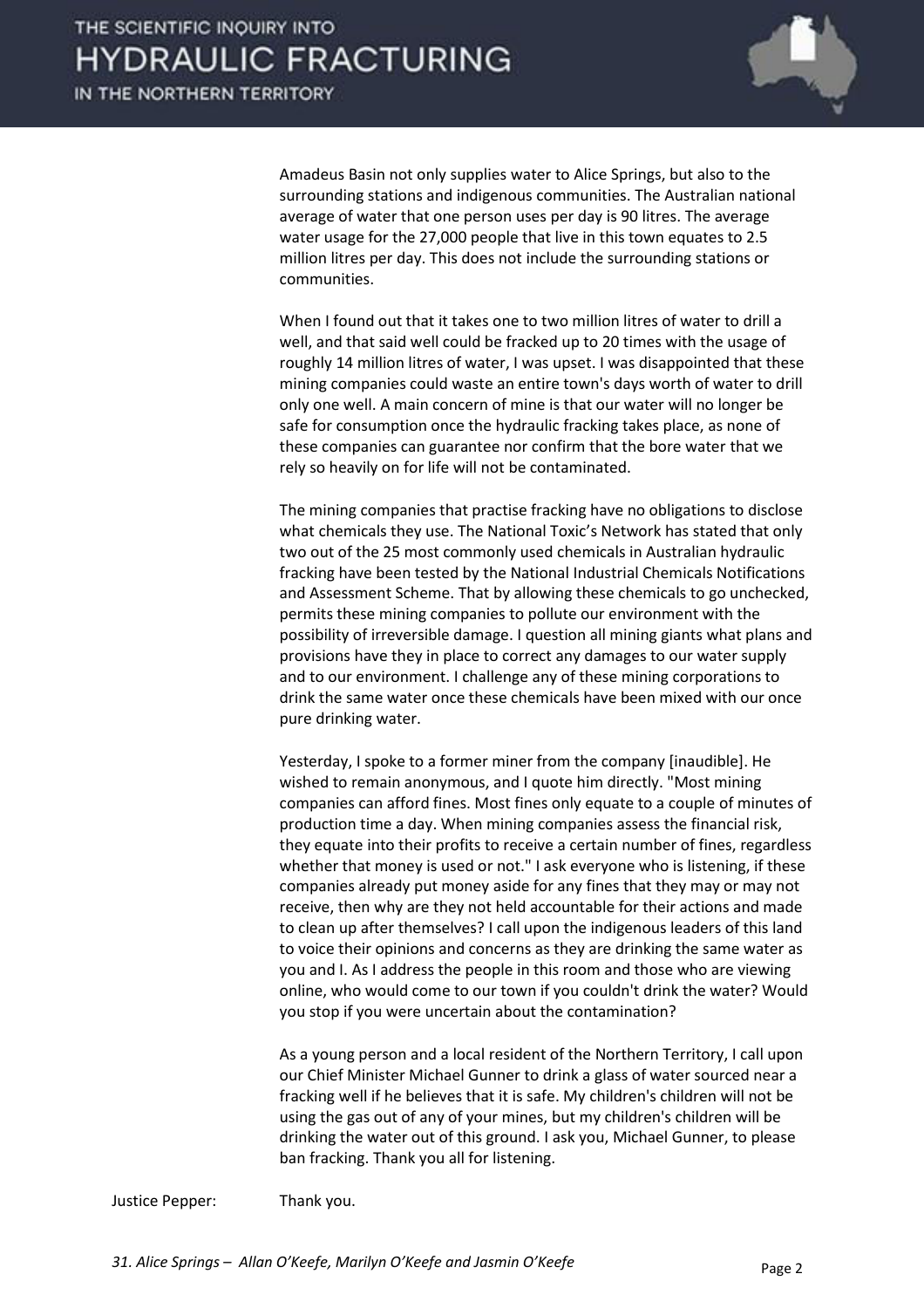## THE SCIENTIFIC INQUIRY INTO **HYDRAULIC FRACTURING**

IN THE NORTHERN TERRITORY



Alan O'Keeffe: Good afternoon. Thank you for allowing me to speak to the panel on my concerns in relation to hydraulic fracking. My name is Alan O'Keeffe, and I am a long term resident of Alice Springs. Also a business owner involved in the building and tourism industries. Both these industries are family owned and operated. I came to the territory in 1980 with my wife, who is with me today, and two children. We have a total of five children and 16 grandchildren, all of which I represent here today. At this stage, I would like to point out that all of my family are totally opposed to hydraulic fracking. 27 years ago, like most tourists, we had planned to stay for around three to six months, depending on the availability of employment. Shortly after arriving, I was involved in some building works of the Desert Rose Inn in Alice. During the construction of this project, I became interested in the tourism industry, and consequently purchased an accommodation house. After a short time, we decided to expand the premises to a 29 room motel, of which I am still a director of.

> My major concern is that if the Northern Territory government allows fracking gas fields across the territory, it would have a disastrous effect on the tourist industry. The Northern Territory contains so many unique landscapes, from Uluru in the south to Kakadu in the north. It makes no sense to put these natural sites at risk. Our well established tourist industry employs 6284, with the majority of local residents. Tourism is a six figure employer in the Northern Territory, which in turn helps to keep the community stable and prosperous.

 As a comparison, the mining industry employs only 3299 people, ranking at 11th place. We assume that the majority of these employees are fly in, fly out. This information comes from the 2011 census research by the Australian Institute. There are also a large number of indigenous owned organisations that provide employment for indigenous and non-indigenous persons. Tourism is continually expanding, with more visitors increasing year by year. These are figures we have established from our own property. Claims that gas royalties are the territory's only hope to bring the independence from Canberra are misguided. Again, this is research from the Australian Institute. Total mining gas revenues, sorry, total mining gas royalties contribute just 3% of the Northern Territory government revenue. Even doubling the size of this industry would not significantly change the nature of the Northern Territory budget.

 If unconventional gas in the NT was successful as it is in Queensland, the government revenue would only expand by 1%. Gas industry claims of major economic benefits for the Northern Territory from unconventional gas development should be treated with scepticism. Unconventional gas and increased exports have caused policy chaos in the rest of Australia, with poor results for consumers, tax payers, shareholders and most importantly the environment. Gas development rarely brings major revenue streams to government, large employment numbers or positive benefits to the community or other industries.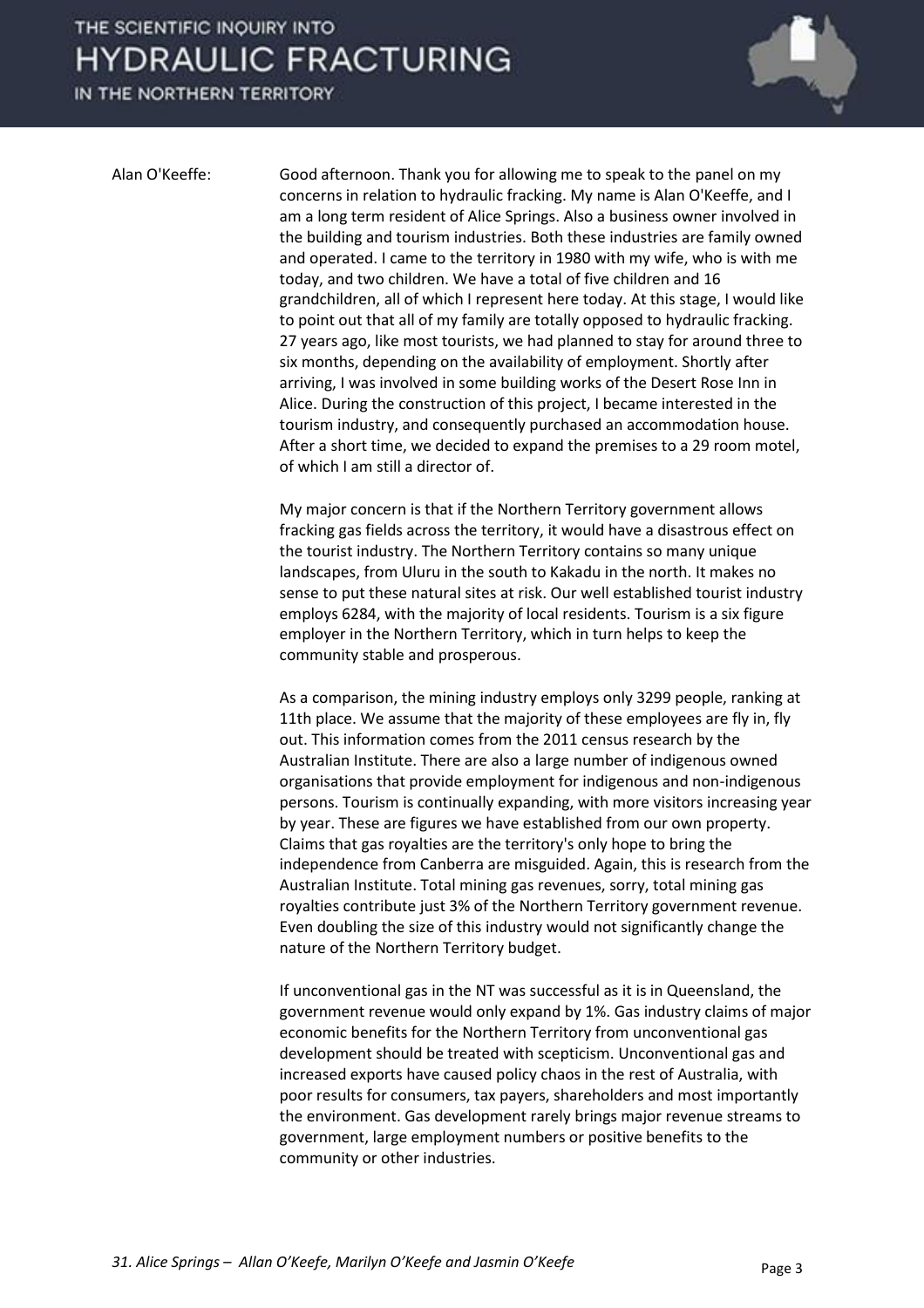

 The next point of concern is the health and wellbeing of all citizens. A recent summary of health risks of unconventional gas development, which requires hydraulic fracking, has been published in Environmental Science and Technology. This is a very rapid, evolving area, and the recent publication identified 685 papers established between 2009 and 2015 in peer reviewed scientific journals that are relevant to assessing impacts of hydraulic fracking. Of the papers, 84% contained findings that indicate public health hazards, elevated risks, and adverse health outcomes. 69% of water studies showed actual potential of water contamination. 87% air quality studies indicate elevated air pollution.

 My question to the panel and our chief minister Mr Gunner is why would we risk damaging tourism, when a well managed tourism industry could continue indefinitely? The second question is how do you sell your hydraulic fracking to the tourist industry? For the benefit of the panel and the chief minister who may have forgotten what natural beauty there is here, I will quote from the Planet website referring to Northern Territory. It goes on to say, "A land of stark beauty, sacred Aboriginal sites and space. The Northern Territory has always stood apart from the rest of Australia. Vast deserts, wetlands, monsoonal rains, red rock gorges and raging rivers spark the spirit of the adventure in all those who visit. These natural features enable the local Aboriginal people to preserve their traditional way of life. Today travellers flock here from around the world to see these spectacular sites, and learn more about the fascinating culture of tribes that have thrived in this rugged land for thousands of years.

 The Red Centre, and its land of parched desert gorges and striking rock formations. Uluru, its iconic red monolith, is one of the region's most famous features. The Top End encompasses the World Heritage-listed Kakadu National Park, beautiful Litchfield National Park, Katherine Gorge and the aboriginal settlements of Arnhem Land. Also at the Top End, lies multiculturalism Darwin, the capital of the Northern Territory.

 In closing, I sincerely hope the panel and the NT government consider the viewpoint of our community. I am one voice, and I represent many. Thank you.

- Justice Pepper: Thank you.
- Alan O'Keeffe: That's all, thank you.

Justice Pepper: Oh right, thank you. Sorry. I think you appear to have relied on a number of references that you've obviously got your hands on. In your presentation there seemed to be a number of references to some scientific papers and other articles. We would be very much obliged, appreciative if you could give those references to the task force in due course.

- Alan O'Keeffe: Yes.
- Justice Pepper: Thank you very much.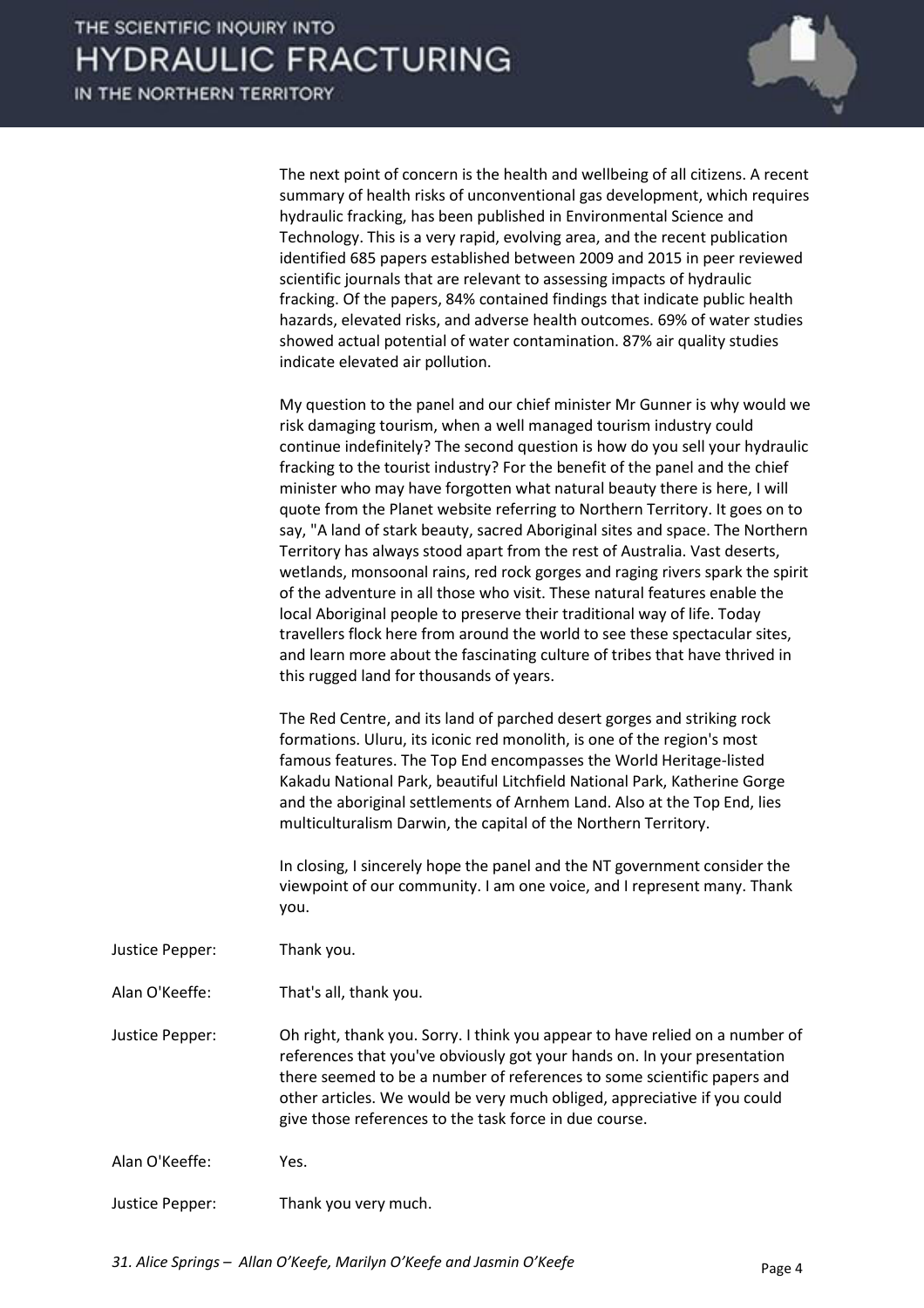# THE SCIENTIFIC INQUIRY INTO **HYDRAULIC FRACTURING**

IN THE NORTHERN TERRITORY



| Alan O'Keeffe:  | At another time, you say or?                                                                                                                                                                                                                                                                                                                                                                                                                                                                                                                                                   |
|-----------------|--------------------------------------------------------------------------------------------------------------------------------------------------------------------------------------------------------------------------------------------------------------------------------------------------------------------------------------------------------------------------------------------------------------------------------------------------------------------------------------------------------------------------------------------------------------------------------|
| Justice Pepper: | Whenever you're ready, if you see any one of the people at the table just<br>behind you there, either today or they can give you details you could send<br>them in. Again, we'd very much appreciate getting hold of those papers.                                                                                                                                                                                                                                                                                                                                             |
| Alan O'Keeffe:  | Thank you.                                                                                                                                                                                                                                                                                                                                                                                                                                                                                                                                                                     |
| Justice Pepper: | Thank you very much. Any questions for the O'Keeffes?                                                                                                                                                                                                                                                                                                                                                                                                                                                                                                                          |
| Dr Anderson:    | Yes.                                                                                                                                                                                                                                                                                                                                                                                                                                                                                                                                                                           |
| Justice Pepper: | Doctor Anderson.                                                                                                                                                                                                                                                                                                                                                                                                                                                                                                                                                               |
| Dr Anderson:    | Thanks Mr O'Keeffe, and I just want to ask a question about the tourism.<br>The interim report well recognises the iconic outback landscapes of the NT,<br>and their importance for the tourism industry. I wanted to put this scenario<br>to you, all of you actually and see what you think. What if there was a<br>proposal to develop a shale gas industry in an area that doesn't have<br>tourists, that is not in a National Park or anywhere near National Park, and<br>has the support of local communities including local Aboriginal<br>communities? What would your |
| Alan O'Keeffe:  | [crosstalk] Well, my view is I'm totally opposed to fracking in any form,<br>anywhere within the Northern Territory.                                                                                                                                                                                                                                                                                                                                                                                                                                                           |
| Marilyn:        | That's the viewpoint of all of us.                                                                                                                                                                                                                                                                                                                                                                                                                                                                                                                                             |
| Dr Anderson:    | Thank you.                                                                                                                                                                                                                                                                                                                                                                                                                                                                                                                                                                     |
| Justice Pepper: | Yes sir, Professor Priestly?                                                                                                                                                                                                                                                                                                                                                                                                                                                                                                                                                   |
| Prof. Priestly: | The panel has been looking at and contrasting the impact of the industry in<br>Queensland, which is different in some ways but have similarities in others,<br>to try and gain some insight as to the experience from the development of<br>the industry in Queensland. In relation to tourism, are you aware of any<br>evidence of an impact on tourism in Queensland as a result of the<br>development of that industry?                                                                                                                                                     |
| Alan O'Keeffe:  | No, I tried to get some information on that prior to coming here, but the<br>information we had that it wasn't close to the areas where the fracking has<br>taken place. Wasn't close to any tourist icons like it is in central Australia.<br>From that list I read you'll realise there's probably six icons here in central<br>Australia which would be all affected. My short answer to that is no, I<br>haven't any other info on tourism.                                                                                                                                |
| Prof. Priestly: | Thank you.                                                                                                                                                                                                                                                                                                                                                                                                                                                                                                                                                                     |
| Alan O'Keeffe:  | Sorry.                                                                                                                                                                                                                                                                                                                                                                                                                                                                                                                                                                         |